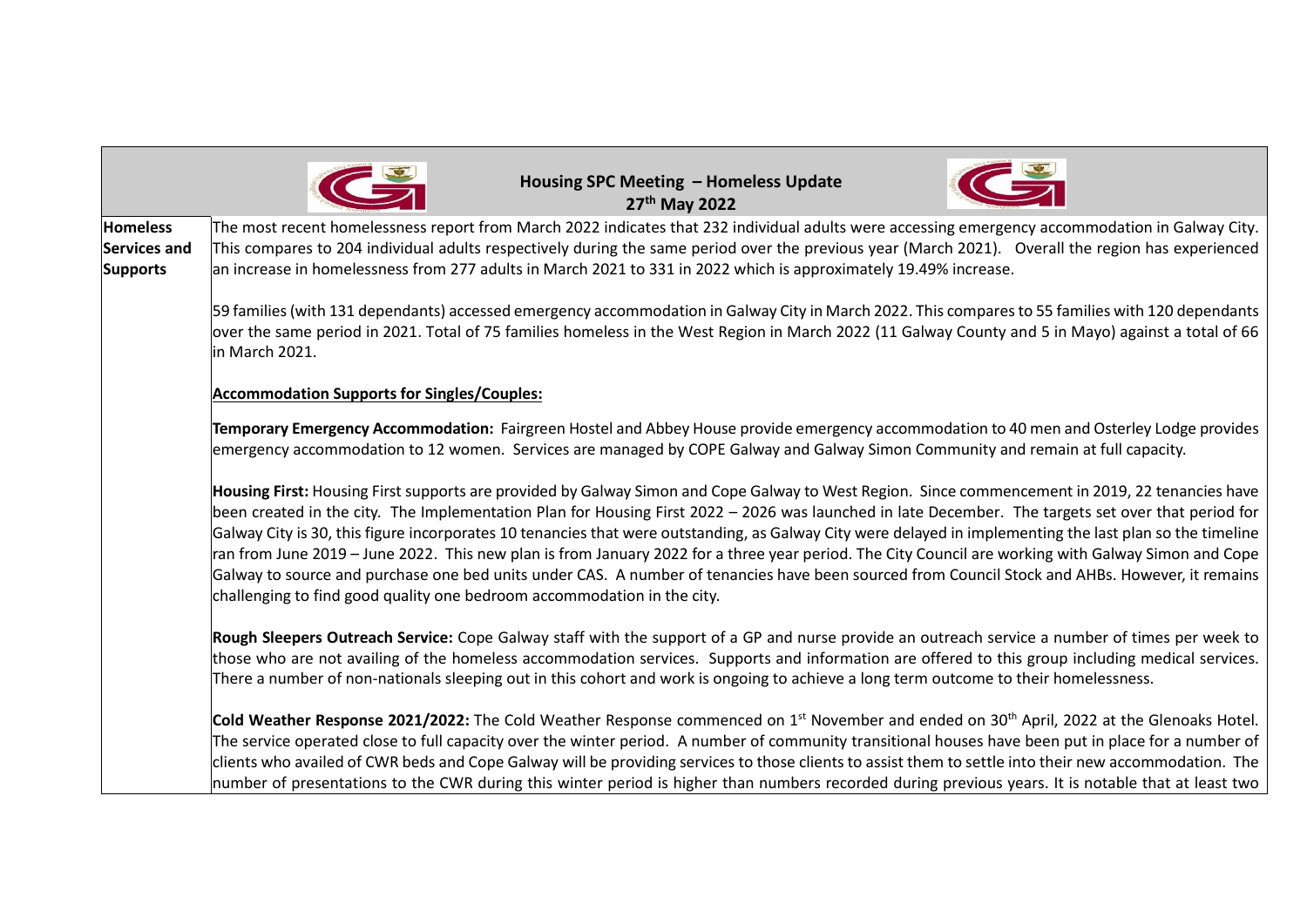thirds of the occupants were non-HRC or had an alternative centre of interest. Work is continuing to provide solutions to this cohort. Work will shortly begin to seek an accommodation option and solution for CWR 2022/2023.

**Private Emergency Accommodation:** Emergency Accommodation, including private emergency accommodation currently being provided to:

- 40 families in Private Emergency Accommodation (comprised of 27 Traveller families)
- 11 families are housed in transitional accommodation with 7 of the transitional units directly provided by Galway City Council
- 12 families are housed in the Westside modular housing project (capacity for 15)
- 9 families in Corrib Haven Family Hub
- 13 single people are also in Private Emergency Accommodation

**Family Hub and Modular Housing:** Corrib Haven Family Hub and the McVerry Hub at Westside continue to provide emergency accommodation to families. Families are to be progressed into more secure accommodation options with other families in private emergency accommodation being transferred to Corrib Haven/Modular Units as units become available and having regard to Covid public health guidelines. Service Providers continue to actively source properties under HAP/CAS/Leasing in order to progress families into tenancies from Corrib Haven and the Modular Units. 11 families are housed in transitional accommodation of which 7 of these units are directly provided by Galway City Council. Since the PMcVT Hub commenced operations, 33 families have been accommodated to date. 19 families have progressed from the Modular Hub into more secure housing solutions including HAP and to properties acquired by PMcVT under CAS/leasing, while a number of other families have returned to extended family accommodation. PMcVT have acquired 4 properties in the city since 2021.

**Homeless Travellers:** The Council, with the support of Homeless Service Providers, assists with the provision of emergency accommodation, support and transition services to Travellers. Traveller families account for 80% of the cohort seeking emergency accommodation. The Homeless HAP Placefinder Officer continues to work with Travellers to secure a HAP supported tenancy. Allocation of units (LA/AHB) continue to be made to the families in homeless services having regard to Scheme of Letting Priorities and Estate Management Strategy. Traveller families continue to be challenged in finding private rented accommodation.

- 4 Traveller families have been accommodated through the HAP Homeless Placefinder Service since January 2021
- 27 Traveller families are availing of private emergency accommodation
- 9 Traveller families are in in transitional units
- 5 Traveller families are accommodated in the Modular Hub
- 4 Traveller families in Corrib Haven family hub
- 2 Traveller families from Homeless Services have been offered a social housing option to date in 2022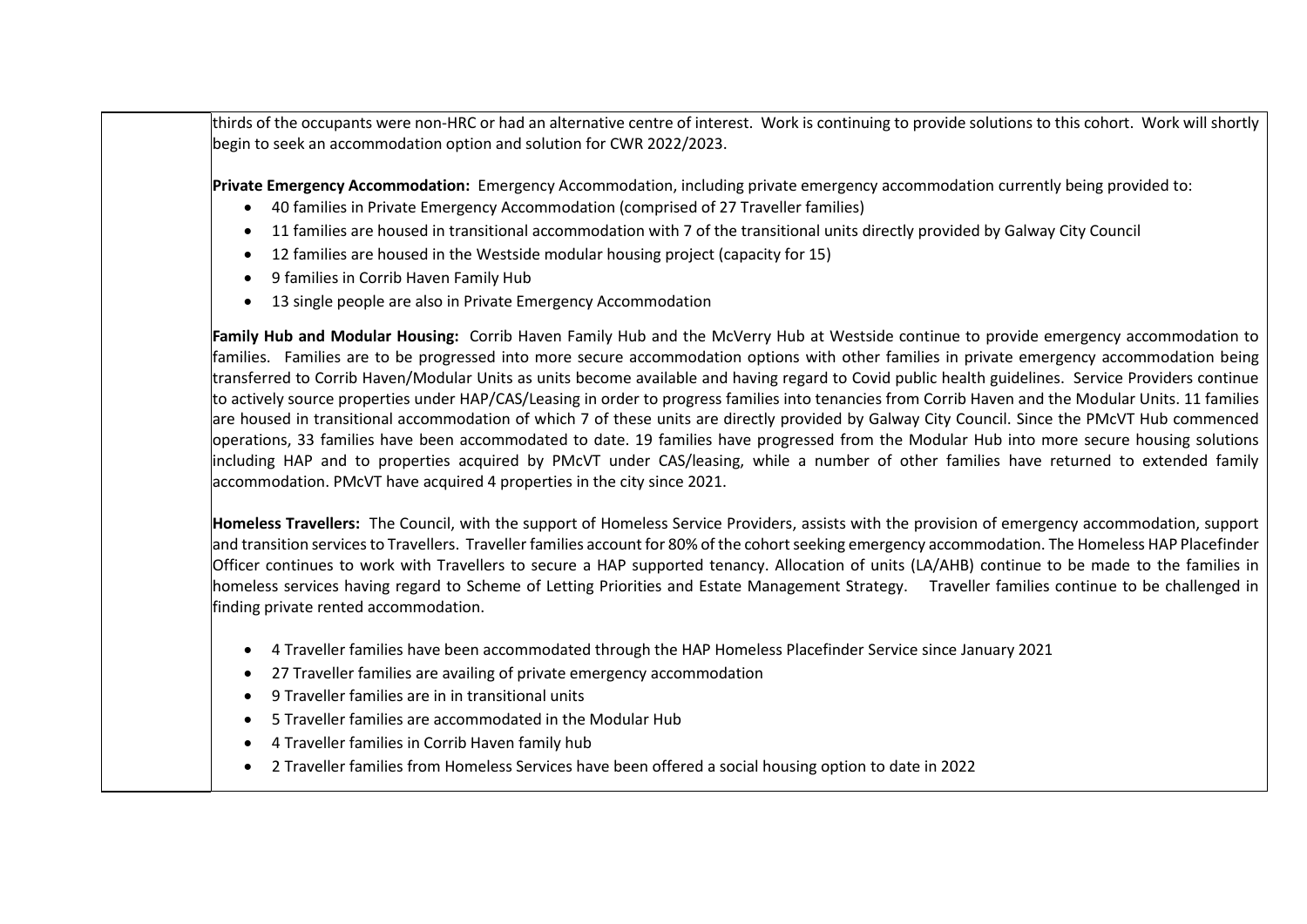| <b>HAP</b><br>Placefinder<br>Service                   | HAP Homeless Place Finder: Since the commencement of the Homeless Placefinder Service in 2018, 365 tenancies have been established. 12 tenancies<br>were set up in Q1 2022. 3 of these households are families previously accommodated in Emergency Accommodation or who were given a valid Notice<br>of Termination in their privately rented tenancies. The remaining 9 are singles in the same circumstances.                                                                                                                                                                                                                                                    |
|--------------------------------------------------------|---------------------------------------------------------------------------------------------------------------------------------------------------------------------------------------------------------------------------------------------------------------------------------------------------------------------------------------------------------------------------------------------------------------------------------------------------------------------------------------------------------------------------------------------------------------------------------------------------------------------------------------------------------------------|
| <b>Tenancy</b><br><b>Sustainment</b><br><b>Service</b> | Tenancy Sustainment Service: The Galway City Council Tenancy Sustainment service was launched in November 2020. Over much of 2020 and 2021<br>there have been periods where evictions were suspended due to Covid 19. The Tenancy Sustainment Service has to date dealt with 297 (270 valid, 7<br>pending and 20 invalid) cases where Notice to Quits were received by tenants with a termination date after 1 <sup>st</sup> April 2020 or over holding after that<br>date. There have been 270 cases where a valid NTQ was served and the outcomes for these cases, following intervention from Tenancy Sustainment<br>and the Housing Department, are as follows: |
|                                                        | Social housing allocation<br>64<br>$\bullet$                                                                                                                                                                                                                                                                                                                                                                                                                                                                                                                                                                                                                        |
|                                                        | Nominations to AHB's<br>11<br>$\bullet$                                                                                                                                                                                                                                                                                                                                                                                                                                                                                                                                                                                                                             |
|                                                        | <b>HAP</b><br>5<br>$\bullet$                                                                                                                                                                                                                                                                                                                                                                                                                                                                                                                                                                                                                                        |
|                                                        | 9<br>LTL / Leasing<br>$\bullet$                                                                                                                                                                                                                                                                                                                                                                                                                                                                                                                                                                                                                                     |
|                                                        | Private rented<br>4<br>$\bullet$                                                                                                                                                                                                                                                                                                                                                                                                                                                                                                                                                                                                                                    |
|                                                        | Emergency accommodation 29<br>$\bullet$                                                                                                                                                                                                                                                                                                                                                                                                                                                                                                                                                                                                                             |
|                                                        | Family / Friends<br>12<br>$\bullet$                                                                                                                                                                                                                                                                                                                                                                                                                                                                                                                                                                                                                                 |
|                                                        | $\overline{2}$<br><b>GCC Acquisition</b><br>$\bullet$                                                                                                                                                                                                                                                                                                                                                                                                                                                                                                                                                                                                               |
|                                                        | 5<br>NTQ rescinded<br>$\bullet$                                                                                                                                                                                                                                                                                                                                                                                                                                                                                                                                                                                                                                     |
|                                                        | 5<br>Closed applications<br>$\bullet$                                                                                                                                                                                                                                                                                                                                                                                                                                                                                                                                                                                                                               |
|                                                        | The current number of valid Notices of Termination's on file at the end of Q1 2022 is 75 comprising of 3 in RAS properties, 55 in HAP tenancy's and 17<br>in the Private Rented Sector. There were a further 6 pending validation by Threshold.                                                                                                                                                                                                                                                                                                                                                                                                                     |
| <b>New</b>                                             | SQ Road Day Centre proposal: Stage 1 approval received with a recommended budget of €3,548,437. The proposal for Seamus Quirke Road includes                                                                                                                                                                                                                                                                                                                                                                                                                                                                                                                        |
| Schemes /                                              | for 6 apartments on the first floor (4 x one bed and 2 x two bed) and a further 4 apartments on the second floor (4 x one bed). A total of 10 apartments.                                                                                                                                                                                                                                                                                                                                                                                                                                                                                                           |
| <b>Proposals</b>                                       | All 8 of the one bed studio apartments are designed so that they can be adapted to make a 4 bed emergency accommodation dormitory to serve as a                                                                                                                                                                                                                                                                                                                                                                                                                                                                                                                     |
|                                                        | Cold Weather Response option if required. The units are not envisaged as permanent accommodation. They are transitional units for a homeless person                                                                                                                                                                                                                                                                                                                                                                                                                                                                                                                 |
|                                                        | on a path to permanent accommodation. Site investigations and design development to facilitate a Stage 2 application by end of Q2 2022 is progressing.                                                                                                                                                                                                                                                                                                                                                                                                                                                                                                              |
|                                                        | Newcastle Rd: Stage 2 approval (€2,080,753) has issued to Galway Simon Community who are proposing to construct 10 single bedroomed housing<br>units for older people and for those who have compromised mobility or who are wheelchair users. This housing development will be well managed and<br>offer security to older people including older homeless service users. It will have a very significant social value and location is excellent in terms of<br>proximity to public transport, amenities and services. Design Team are finalising the design and a Stage 3 application is pending.                                                                 |